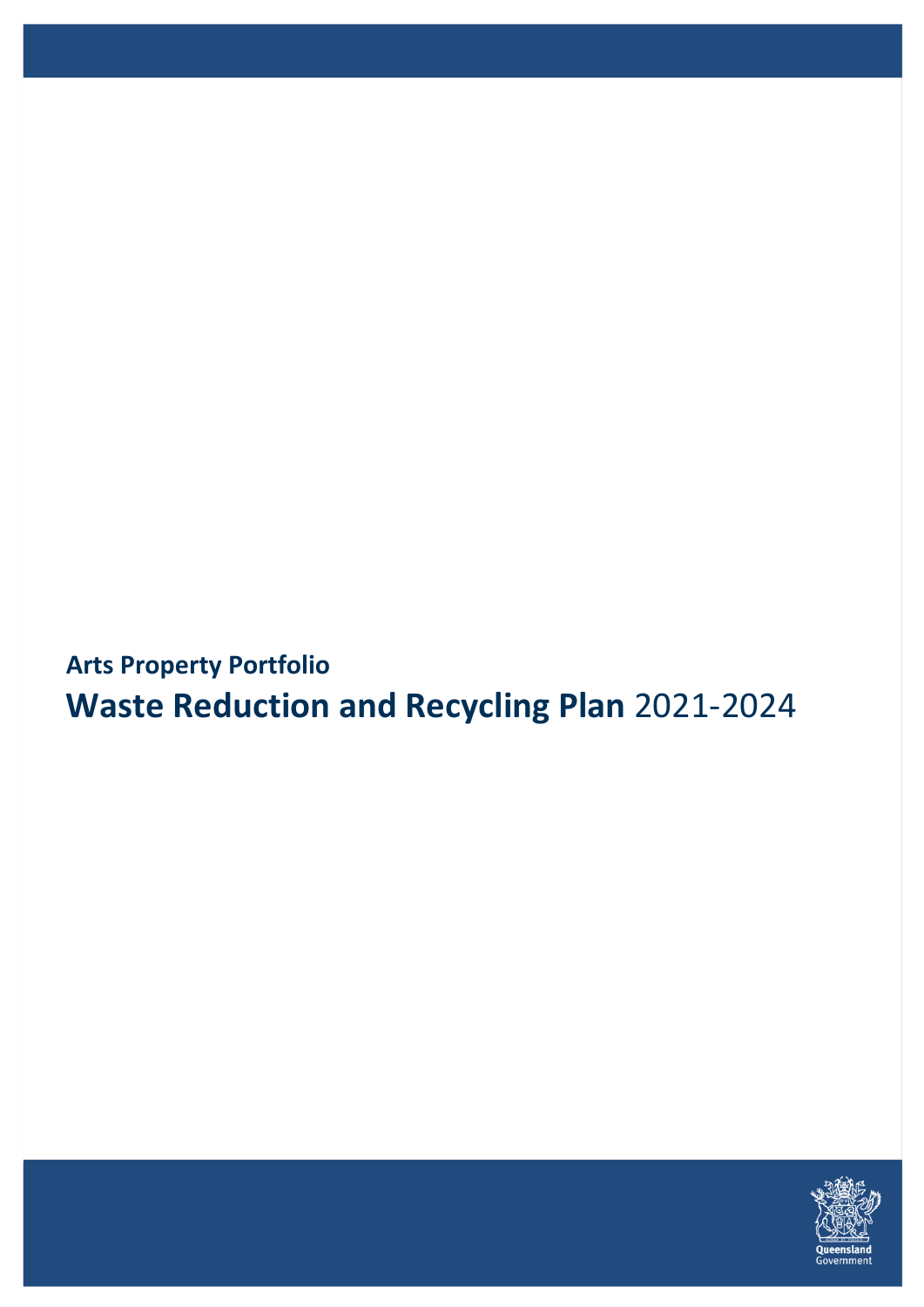Prepared by: Operations and Services, Arts Queensland, Department of Communities, Housing and Digital Economy.

© State of Queensland, 2021.

The Queensland Government supports and encourages the dissemination and exchange of its information. The copyright in this publication is licensed under a Creative Commons Attribution 3.0 Australia (CC BY) licence.



Under this licence you are free, without having to seek our permission, to use this publication in accordance with the licence terms.

You must keep intact the copyright notice and attribute the State of Queensland as the source of the publication.

For more information on this licence, visit<http://creativecommons.org/licenses/by/3.0/au/deed.en>

If you need to access this document in a language other than English, please call the Translating and Interpreting Service (TIS National) on 131 450 and ask them to telephone Library Services on +61 7 3170 5470.

This publication can be made available in an alternative format (e.g. large print or audiotape) on request for people with vision impairment; phone +61 7 3034 4016 or email [reception@arts.qld.gov.au](mailto:reception@arts.qld.gov.au).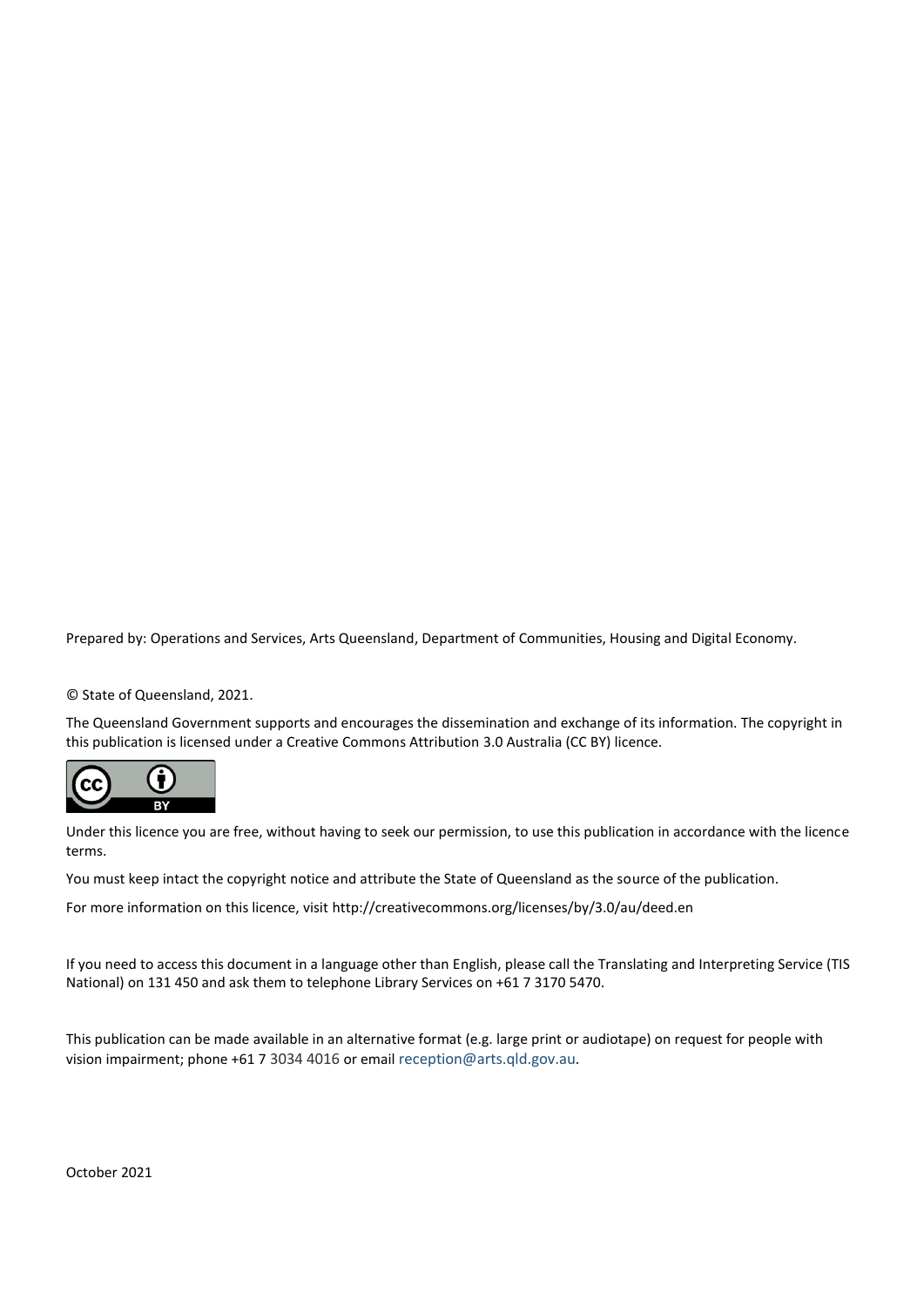### **Foreword**

Within the Department of Communities, Housing and Digital Economy, Arts Queensland manages a portfolio of cultural property assets across the state including facilities in Fortitude Valley, Cairns and Queensland's flagship cultural facilities at the Queensland Cultural Centre (QCC) South Bank, Brisbane.

Together they represent a property portfolio valued at more than \$1 billion and house Queensland's cultural heritage and artefacts valued at a further \$1 billion. In 2018-19 around 7 million people visited the QCC.

The QCC's four resident Arts Statutory Bodies – Queensland Performing Arts Centre (QPAC), Queensland Art Gallery | Gallery of Modern Art (QAGOMA), Queensland Museum (QM) and the State Library of Queensland (SLQ) – operate diverse enterprises but share a common vision and a collective responsibility to create an environmentally sustainable destination through recycling and waste reduction.

Arts Queensland owns and manages these cultural facilities on behalf of the Queensland Government and the Queensland people and is a committed partner in the drive for waste reduction and environmental sustainability.

Under the *Waste Reduction and Recycling Act 2011,* Arts Queensland has the responsibility for developing and implementing a Waste Reduction and Recycling Plan for these parts of the arts property portfolio, in conjunction with our partners and stakeholders including the Arts Statutory Bodies and arts property tenants.

This partnership will work to introduce innovative and effective waste reduction, recycling, renewable energy and sustainability initiatives and contribute to making Queensland more environmentally sustainable for future generations.

HEA.

Kirsten Herring Deputy Director General Arts Queensland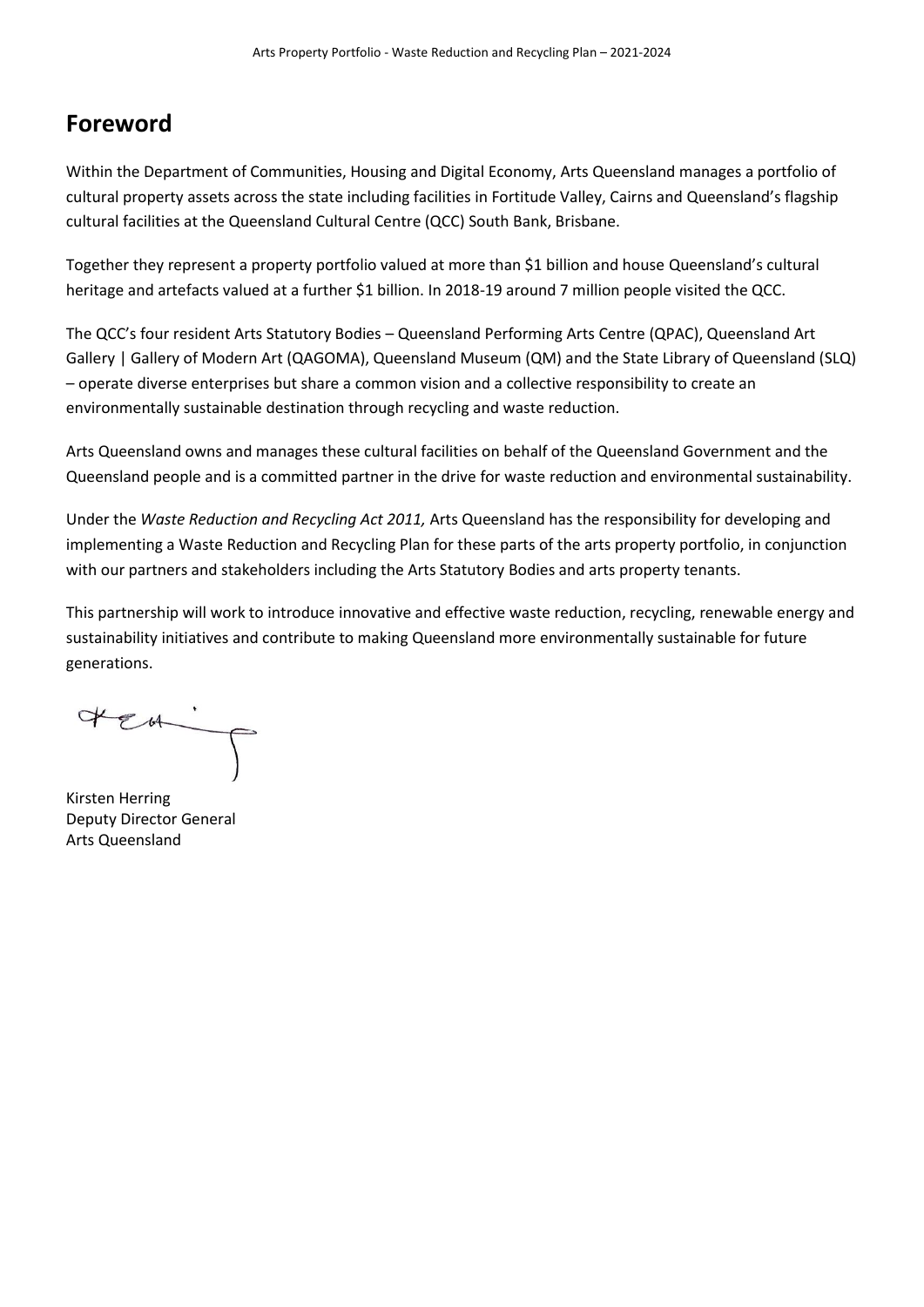## **1. Purpose of plan**

The *Arts Queensland Waste Reduction and Recycling Plan – 2021-2024* (the Plan) sets the overall direction for waste management, recycling, renewable energy and sustainability initiatives across the arts portfolio properties, in conjunction with our partners including the Arts Statutory Bodies (ASBs), stakeholders and tenants.

The Plan responds to the legislative requirement under the *Waste Reduction and Recycling Act 2011* for all government agencies to develop a plan to promote waste avoidance, resource recovery and efficiency actions to reduce the consumption of natural resources and minimise the disposal of waste and its environmental impact.

The key focus of the Plan is to implement activities that will either avoid or reduce waste generated by the portfolio or improve the way in which the portfolio manages waste. This will play a part in the reducing Queensland's waste footprint and contribute to the state's waste management strategy.

The key objectives of this Plan are:

- 1. **Collaboration** Integrate the waste management plans and expertise of portfolio partners, including ASBs
- 2. **Governance**  Build key relationships and networks, including with prime contractors
- 3. **Accountability** Map, track and report portfolio waste streams, energy consumption and recycling initiatives
- 4. **Empowerment** Empower staff and local waste and sustainability champions
- 5. **Responsiveness** Develop targeted initiatives aimed at:
	- a. waste avoidance
	- b. waste reduction
	- c. maximising reuse and recycling
	- d. managing priority waste streams
	- e. increasing renewable energy usage
	- f. improving sustainability
	- g. continuous improvement.

The Plan will be delivered through the Queensland Cultural Centre (QCC) Sustainability Action Group (**Appendix 1 - Sustainability Action Group Terms of Reference** refers). These objectives are supported by detailed deliverables outlined in Sectio[n 11](#page-7-0) of the Plan.

### **2. Scope**

The Plan applies to all properties owned or managed by Arts Queensland including the operations of ASBs and portfolio tenants (**Appendix 2** - **Arts Portfolio Facilities** refers). It outlines the guiding principles for waste management, recycling, renewable energy and sustainability initiatives within the organisation and provides an overview of waste management in the context of the arts portfolio's key business activities. The Plan also sets out key objectives and specific deliverables.

#### **Alignment to related initiatives**

It is intended that the Plan will contribute to the implementation of Queensland's *[Waste Management and](https://www.qld.gov.au/__data/assets/pdf_file/0028/103798/qld-waste-management-resource-recovery-strategy.pdf)  [Resource Recovery Strategy](https://www.qld.gov.au/__data/assets/pdf_file/0028/103798/qld-waste-management-resource-recovery-strategy.pdf)*. The Plan will also align with related sustainability and waste reduction initiatives led by the department, including its contribution to the *Queensland Climate Transition Strategy*.

#### **Timeframe**

This Plan will be implemented over the three-year period from 1 July 2021 to 1 July 2024.

#### **Limits to operational control**

Arts Queensland is a tenant itself in facilities owned by other agencies or companies, including 111 George Street. In these locations, Arts Queensland does not have full operational control of the site and waste reduction, recycling and renewable energy initiatives are subject to the decisions of the building owners. These facilities or locations are out of scope of this plan.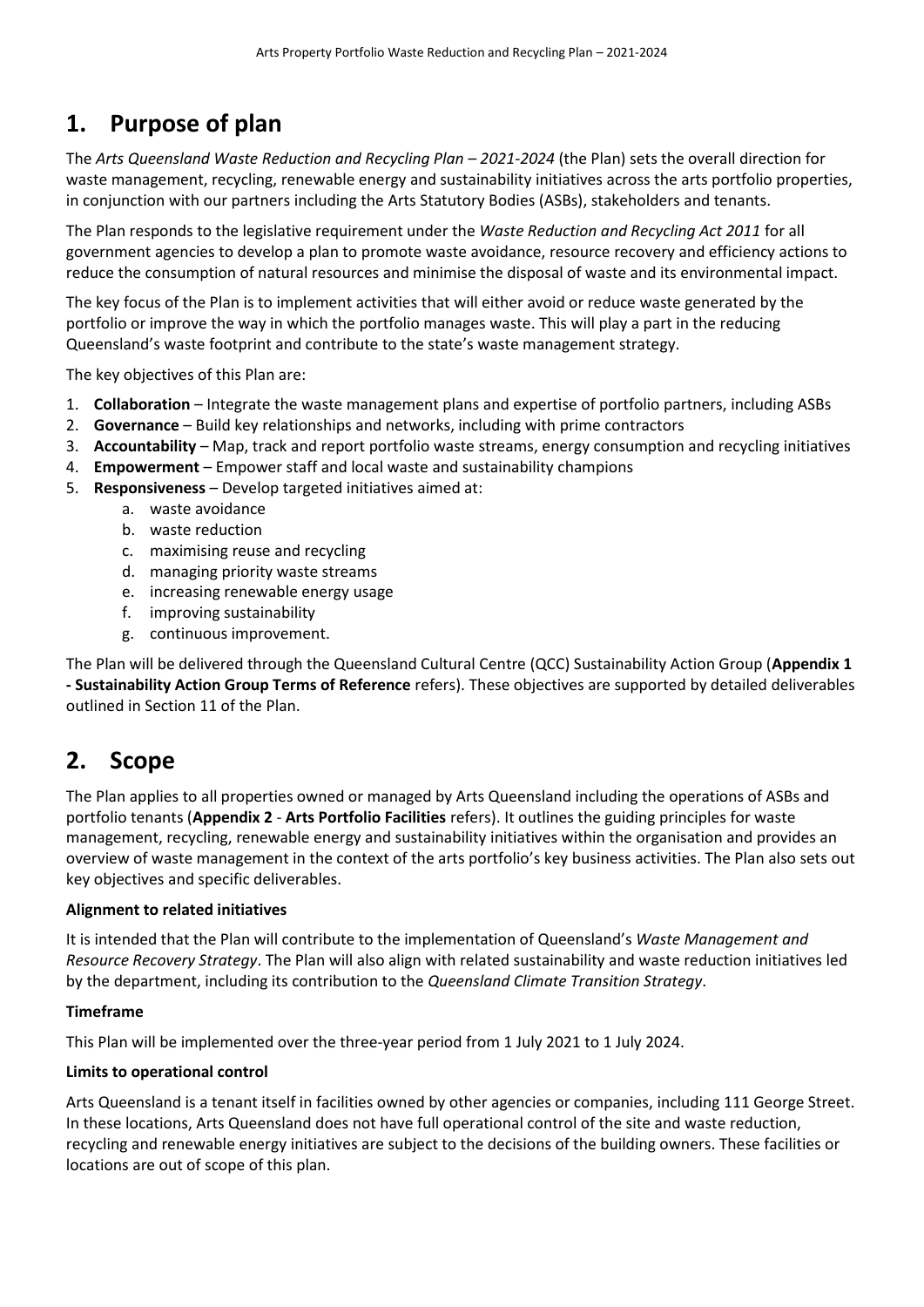## **3. Authority**

The *Waste Reduction and Recycling Act 2011* requires that each State entity prepare, adopt and implement a Waste Reduction and Recycling Plan*.* This Plan addresses the specific requirements of Part 3 of the Act.

# **4. Waste generated by arts portfolio**

The arts portfolio encompasses a diverse range of stakeholders comprising Arts Queensland as the owner and manager of arts infrastructure and facilities including the QCC, Queensland's ASBs, publicly funded arts companies and arts and retail sector tenants.

Together they operate from a range of buildings and facilities that comprise offices, retail and food/beverage tenancies along with performance and exhibition spaces for arts patrons and greenspaces open to the general public. The arts portfolio's range of facilities and operations generates diverse waste streams including:

- 
- Co-mingled recycling Organic/food waste Exhibition/building
	-
- Soft plastics **•** Compostable packaging Batteries
- Single use plastics Green waste E-waste
- Paper and cardboard Confidential paper Dehydrator compost
- 
- 
- 

## **5. Energy usage by arts portfolio**

### **Renewables**

The arts portfolio is a significant purchaser of energy consuming more than 37.5 Gigawatt hours (GWh) annually with the QCC accounting for 87% or 32.75 GWh of the total portfolio electricity requirements.

The QCC (including all ASBs) and other arts portfolio properties are able to access alternate renewable energy sources via the whole-of-government Electricity Purchasing Arrangement. Arts Queensland became a signatory to the agreement on 1 January 2019.

This whole-of-government arrangement has been strengthened by the inclusion of a renewable Power Purchase Agreement (PPA) process which delivered an initial 5 per cent of energy to the QCC from renewables. The renewable component is anticipated to increase to 27% by mid-2021 and 50% renewable energy by 2025.

### **Sustainability**

In parallel with the planned move towards renewable energy sources, the arts portfolio has also taken steps to reduce energy consumption and power wastage. Key initiatives at the QCC have included:

- Energy efficient LED lighting replacement program
- Zonal motion sensor lighting to reduce power consumption
- Power factor correction to minimise energy losses through electrical plant and equipment
- Reductions in operating temperature/humidity 'bandwidths' for HVAC systems
- A major upgrade of the QCC Central Energy Plant (CEP) to increase capacity and efficiency

# **6. Approach**

The Plan will be developed, implemented, monitored and reported through a collaborative approach between AQ, QCC stakeholders including the ASBs and prime contractors.

The primary responsibility for governance of the Plan rests with the QCC Sustainability Action Group, chaired by Arts Queensland's Director, Operations and Services.

Operations and Services Team will undertake annual mandatory reporting of arts portfolio waste management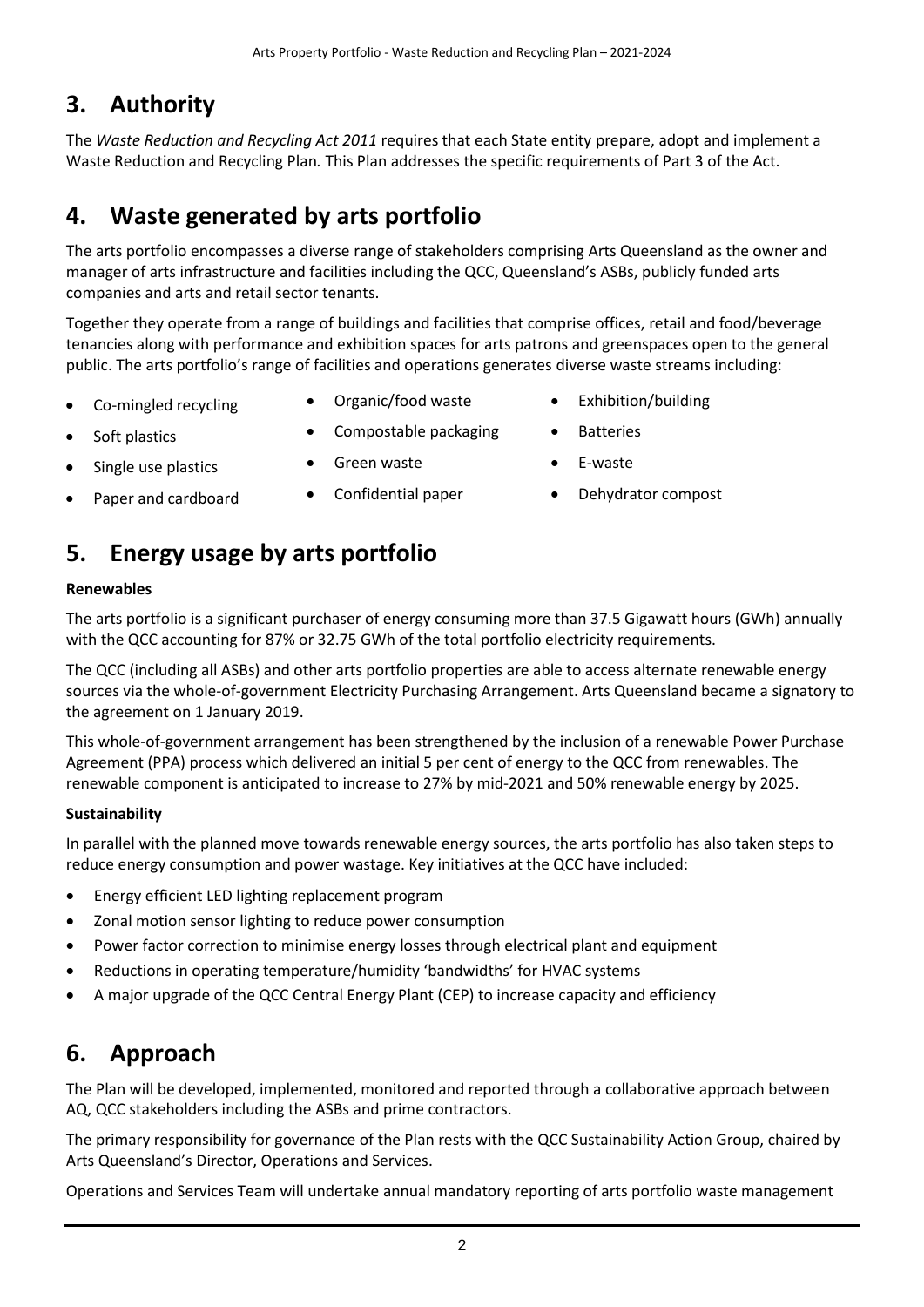and recycling initiatives required under the Act.

It will be informed by data from QCC prime contractors, including waste contractor Suez, and supported by periodic waste audits of QCC and other AQ-owned facilities, with the 2019 Suez QCC-wide waste audit forming a data baseline for 2021-2024. Data from the whole-of-government energy supply arrangement will provide a baseline to track increases in the usage of renewable energy sources across the arts portfolio.

The Plan will acknowledge, build on and support the work of individual ASBs, AQ Property centre management teams and arts tenants working towards waste management, recycling, renewable energy and sustainability and permit scope for tailored specific responses to meet the different needs, business and operating models of individual organisations.

# **7. Guiding principles**

Section 134 of the *Waste Reduction and Recycling Act 2011* states that the Plan be developed with regard to –

- the waste and resource management hierarchy, and
- waste and resource management principles.

### **Waste and Resource Management Hierarchy**

The hierarchy provides a clear order of preference for waste and resource management activities.



### **Waste and resource management principles**

The *polluter pays principle* states that all costs associated with the management of waste should be borne by the organisation that generated the waste. The costs associated with the management of waste may include the costs of minimising the amount of waste generated; containing, treating and disposing of waste, and rectifying environmental harm caused by waste.

The *proximity principle* states that waste and recovered resources should be managed as close as possible to the source of generation.

The *product stewardship principle* states that there is a shared responsibility between all persons who are involved in the life cycle of a product for managing the environmental, social and economic impact of the product.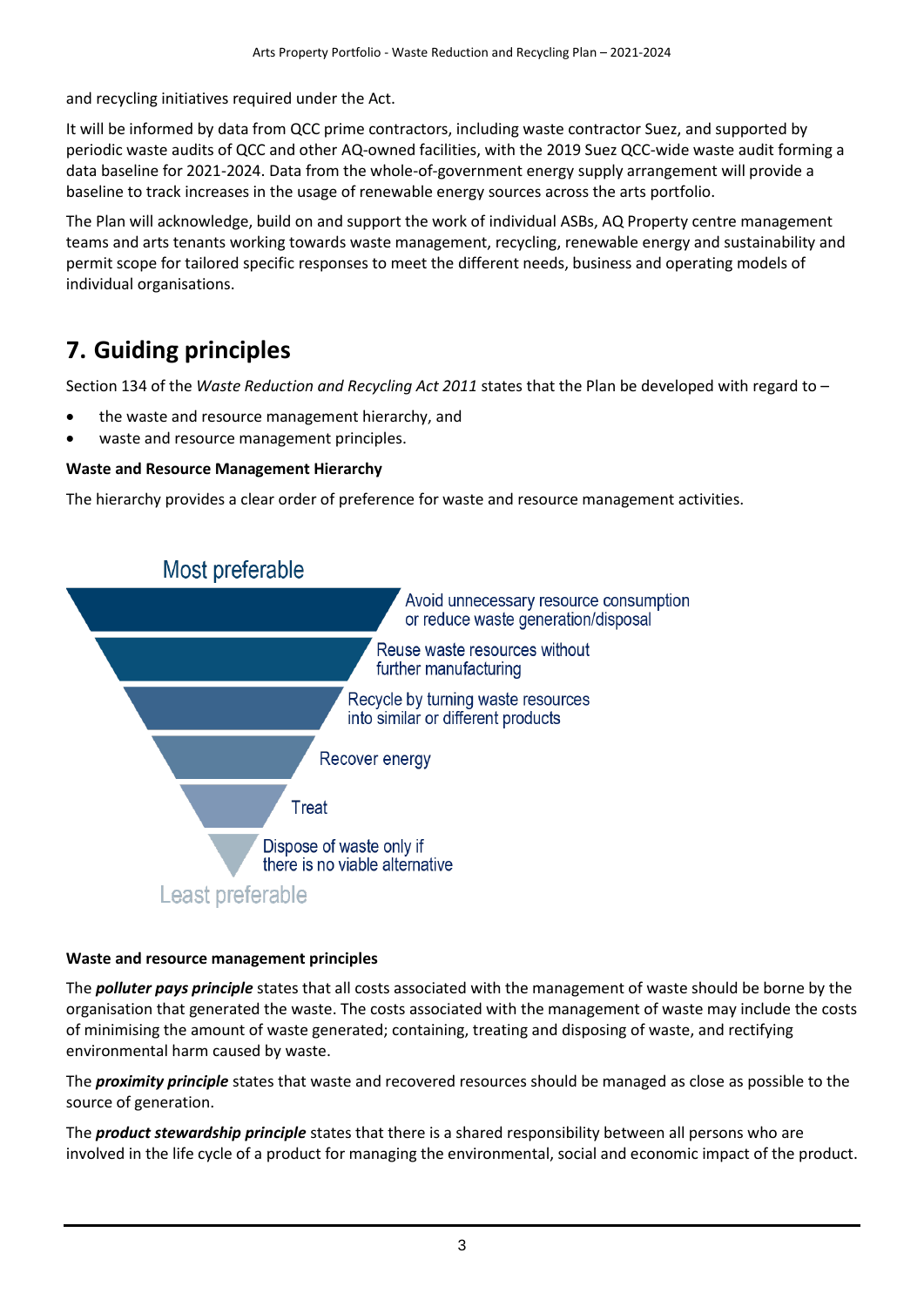Waste management, recycling and sustainability initiatives within the Plan aim to achieve:

- an **evidence-based** approach led by the best available information
- a **risk-based** approach reflective of AQ and QCC stakeholder priorities, informed by the insights of the Sustainability Action Group
- **flexibility** of approach so that AQ and QCC stakeholders are able to respond to new information and changing priorities
- **sound** planning, monitoring, reporting and reviewing of outcomes
- **a balance** between benefits to the environment, the appropriate use of arts portfolio resources and the wider public interest.

## **8. Targets**

The Plan will guide contributions to the implementation of Queensland's 2019 *[Waste Management and Resource](https://www.qld.gov.au/__data/assets/pdf_file/0028/103798/qld-waste-management-resource-recovery-strategy.pdf)  [Recovery Strategy](https://www.qld.gov.au/__data/assets/pdf_file/0028/103798/qld-waste-management-resource-recovery-strategy.pdf)* that sets the following targets for 2050:

- **90% of waste is recovered and does not go to landfill (interim target – 65% by 2025)**
- **•** 75% recycling rates (as a percentage of total waste generated) (interim target  $-$  55%).

By reducing the amount of waste that goes into landfill, and subsequent greenhouse gas emissions, meeting the targets outlined in the Strategy will also directly contribute to the goals of the *Queensland Climate Transition Strategy* including to:

- **achieve zero net emissions by 2050**
- **reduce emissions by at least 30 per cent below 2005 levels by 2030 (interim target).**

### **9. Reporting**

Arts Queensland will meet annual reporting requirements on its waste management activities in accordance with section 148 of the *Waste Reduction and Recycling Act 2011.*

### **10. Review of this Plan**

Arts Queensland's Operations and Services (O&S) Team will lead an annual review of the effectiveness of this Plan in collaboration with the QCC Sustainability Action Group representing stakeholders and, as required, QCC prime contractors, to track progress, identify lessons learnt and options for continuous improvement.

In accordance with section 136 of the Act, this Plan will be formally reviewed every three years (at a minimum). This Plan will be amended on an as-needs basis to accommodate emerging priorities and operational changes.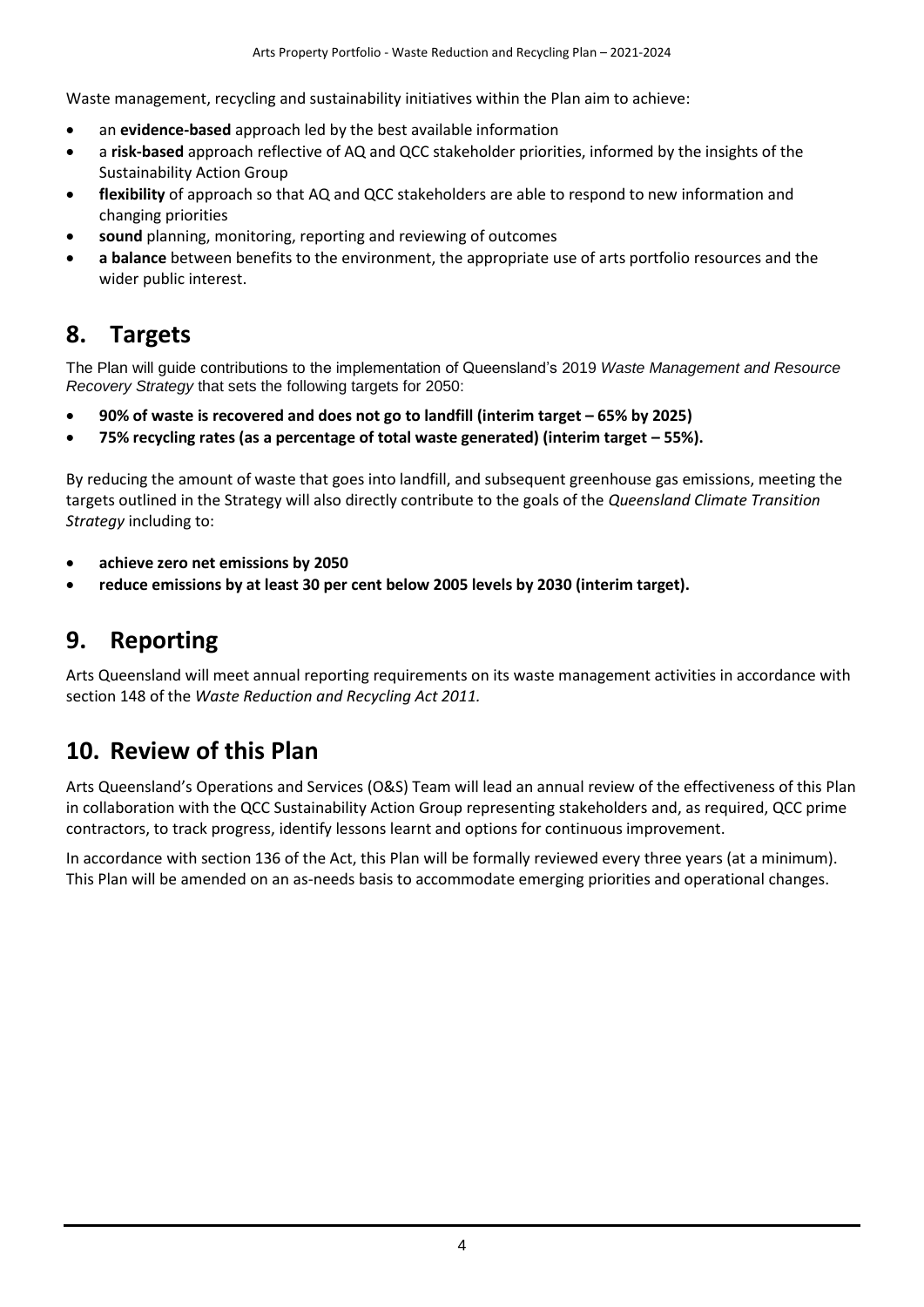# <span id="page-7-0"></span>**11. Key objectives and deliverables**

The following table outlines the key objectives and deliverables of the arts portfolio under this Plan.

| <b>Key deliverables</b>                                                                                       | Lead           | <b>Support</b> |
|---------------------------------------------------------------------------------------------------------------|----------------|----------------|
| Collaboration                                                                                                 |                |                |
| Integrate the waste management and sustainability plans and<br>expertise of portfolio partners including ASBs | <b>O&amp;S</b> | <b>ASBs</b>    |
| Support ASB and prime contractor waste, recycling, energy<br>and sustainability initiatives                   |                |                |

### 2. **Governance**

| Build key relationships and networks including with prime                                                                                                                                                             | O&S, AQ Property         | ASBs, prime |
|-----------------------------------------------------------------------------------------------------------------------------------------------------------------------------------------------------------------------|--------------------------|-------------|
| contractors                                                                                                                                                                                                           | <b>Centre Management</b> | contractors |
| Sustainability Action Group (SAG) to strengthen cross-QCC<br>$\bullet$<br>networks and collaboration<br>AQ Property Committee to strengthen networks and<br>$\bullet$<br>collaboration across centre management teams |                          |             |

### 3. **Accountability**

| Map, track and report portfolio waste streams, energy<br>consumption and recycling initiatives                                                                     | <b>O&amp;S</b> | ASBs, prime<br>contractors |
|--------------------------------------------------------------------------------------------------------------------------------------------------------------------|----------------|----------------------------|
| Develop arts portfolio reporting dashboard for key metrics<br>$\bullet$<br>Report whole-of-portfolio outcomes via DCHDE annual<br>$\bullet$<br>mandatory reporting |                |                            |

### 4. **Empowerment**

| Empower staff and local waste and sustainability champions<br>Work through existing ASB and AQ Property centre<br>$\bullet$<br>management-led staff initiatives and 'green teams' to<br>promote waste and energy reduction, recycling and<br>sustainability | ASBs, AQ Property<br><b>Centre Management</b> | <b>O&amp;S</b> |
|-------------------------------------------------------------------------------------------------------------------------------------------------------------------------------------------------------------------------------------------------------------|-----------------------------------------------|----------------|
|-------------------------------------------------------------------------------------------------------------------------------------------------------------------------------------------------------------------------------------------------------------|-----------------------------------------------|----------------|

### 5. **Responsiveness**

| $\bullet$ | Develop targeted initiatives aimed at:<br>Waste avoidance | <b>SAG</b> | O&S, prime<br>contractors |
|-----------|-----------------------------------------------------------|------------|---------------------------|
| $\bullet$ | Waste reduction                                           |            |                           |
| $\bullet$ | Maximising reuse and recycling                            |            |                           |
| $\bullet$ | Managing priority waste streams                           |            |                           |
| $\bullet$ | Increasing renewable energy usage                         |            |                           |
| $\bullet$ | Improving sustainability                                  |            |                           |
| $\bullet$ | Continuous improvement                                    |            |                           |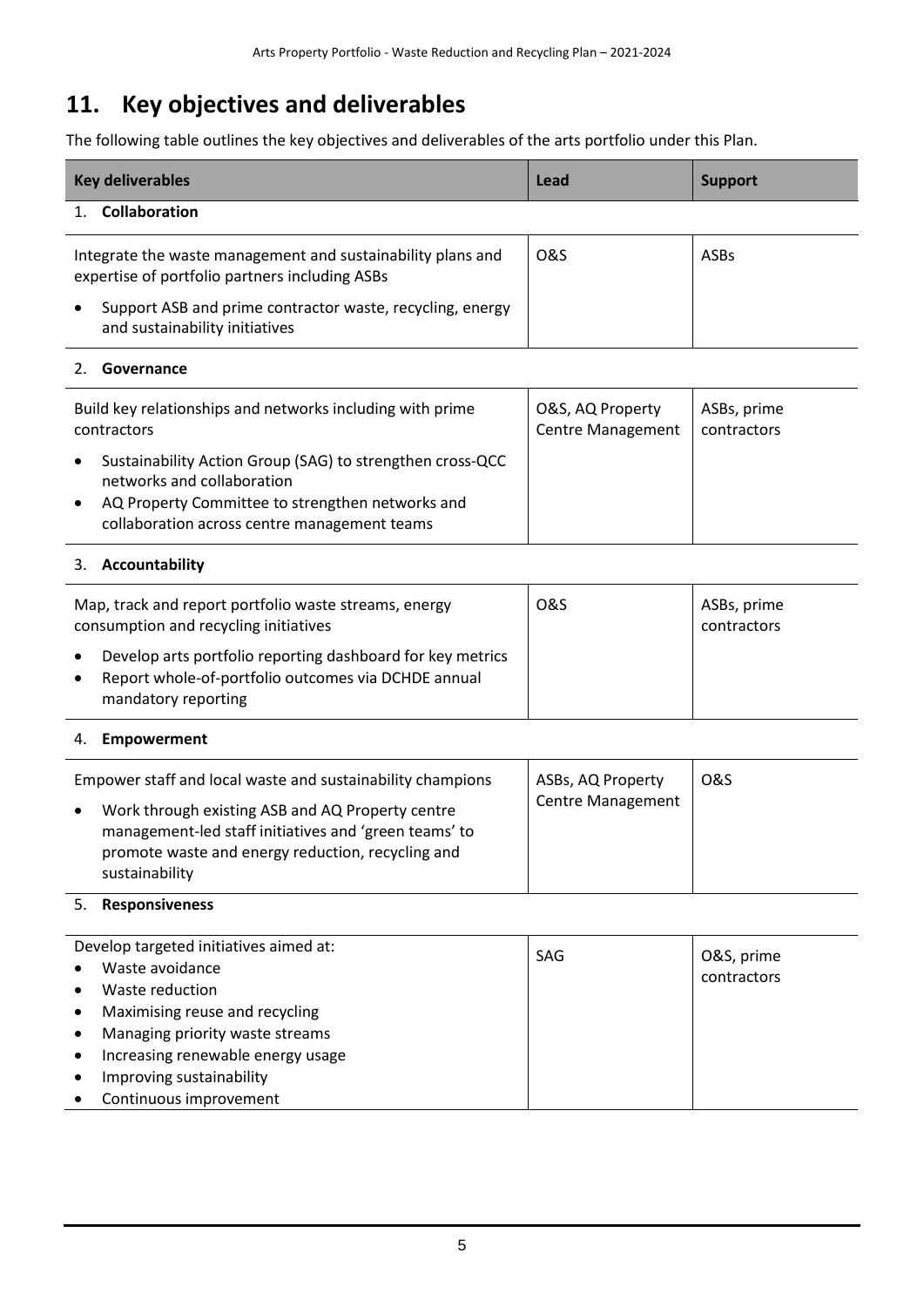### **Appendix 1**

### **Queensland Cultural Centre (QCC) Sustainability Action Group**

### **Terms of Reference June 2021**

### **Purpose**

The Sustainability Action Group (the Group) will provide a forum to share information, ideas and knowledge, facilitate QCC-wide waste, recycling and sustainability initiatives and annual reporting.

The Group will contribute to:

- Coordinating the implementation of waste reduction, recycling and sustainability initiatives
- Identifying existing successful sustainability practices and areas for practice improvement
- Promoting and championing waste, recycling and sustainability practices in their organisations
- Measuring and reporting on waste reduction, recycling, renewable energy and sustainability initiatives
- Recommending strategies and actions for waste reduction, recycling, renewables and sustainability initiatives.

### **Membership**

Director, Operations and Services (O&S), Arts Queensland (Chair) and O&S staff

Director, Arts Property and Facilities (APAF), Arts Queensland and APAF staff

Facilities Managers from QPAC, QAGOMA, QM and SLQ and facilities staff

QCC Prime Contractors – Honeywell, Springmount and Plant Management (on invitation only)

Representative from Department of Communities, Housing and Digital Economy (DCHDE) (as required)

### **Reporting**

The Group will report annually to the DCHDE to comply with the mandatory reporting requirement under Section 148 of the *Waste Reduction and Recycling Act 2011.*

The Group may provide advice or recommendations for waste reduction, recycling, renewable energy and sustainability initiatives to Arts Queensland and QCC stakeholders.

#### **Frequency**

Group meetings will be scheduled biannually. Issues may be progressed out of session on the advice of the Chair.

#### **Secretariat**

AQ's O&S team will provide secretariat support, including convening and organising meetings and recording meeting outcomes and actions.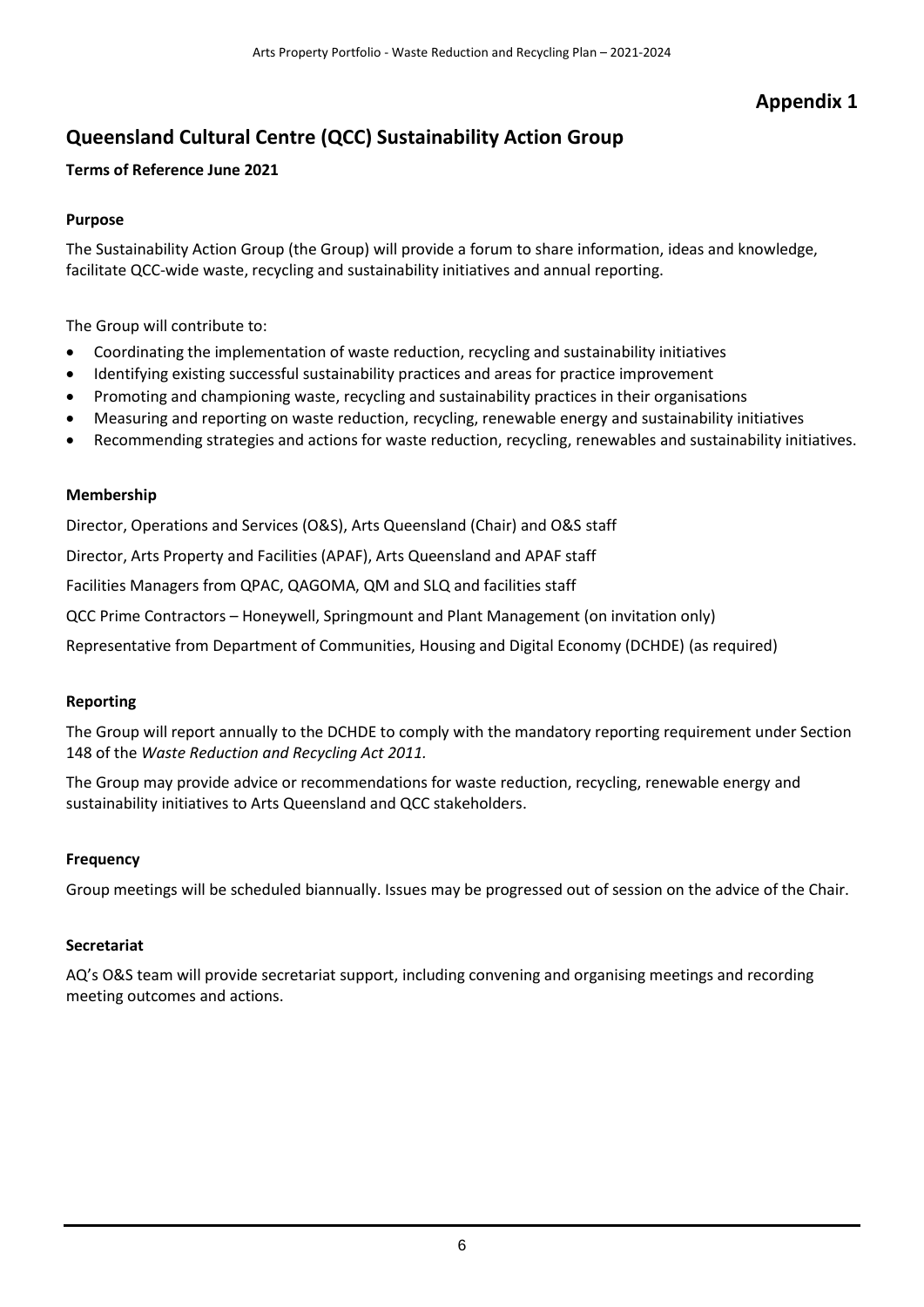### **Arts Portfolio Facilities**

Arts Queensland works with its arts portfolio partners, including Arts Statutory Bodies (ASBs) and governmentowned arts companies to deliver arts programs across Queensland. The arts statutory bodies are established and operate in accordance with their own enabling legislation. Each body is governed by a board and receives administered funding from the Queensland Government.

- Queensland Art Gallery Board of Trustees responsible for the [Queensland Art Gallery | Gallery of](https://www.qagoma.qld.gov.au/)  [Modern Art](https://www.qagoma.qld.gov.au/)
- Board of the Queensland Museum responsible for the [Queensland Museum Network](http://www.qm.qld.gov.au/)
- Queensland Performing Arts Trust responsible for the [Queensland Performing Arts Centre](http://www.qpac.com.au/)
- Queensland Theatre Company responsible for the [Queensland Theatre](http://www.queenslandtheatre.com.au/)
- Library Board of Queensland responsible for the [State Library of Queensland](http://www.slq.qld.gov.au/)

The arts companies are established under and operate in accordance with the *Corporations Act 2001 (Cth).* The State of Queensland, represented by the Minister for the Arts, is the sole shareholder of the companies (except Major Brisbane Festivals Pty Ltd, which is jointly owned with Brisbane City Council).

- [Aboriginal Centre for the Performing Arts Pty Ltd](http://acpa.edu.au/)
- [The Queensland Music Festival Pty Ltd](http://www.qmf.org.au/)
- Major Brisbane Festivals Pty Ltd incorporating [Brisbane Festival](http://www.brisbanefestival.com.au/)

Together they operate from a range of buildings and facilities that comprise:

- Office spaces
- Retail tenancies
- Food/beverage tenancies
- Performance and exhibition spaces for arts patrons
- Greenspaces open to the general public
- Car parks

#### **Table 1. Arts Portfolio Facilities**

| <b>Body</b>                                                                                                                                                                     | <b>Facility</b>                                          | Owner                                                        | Used by                                                                                                   | <b>Scope</b><br><b>IN/OUT</b> |
|---------------------------------------------------------------------------------------------------------------------------------------------------------------------------------|----------------------------------------------------------|--------------------------------------------------------------|-----------------------------------------------------------------------------------------------------------|-------------------------------|
| <b>Arts Queensland</b>                                                                                                                                                          | 111 George Street,<br><b>Brisbane</b>                    | QIC                                                          | AQ staff                                                                                                  | <b>OUT</b>                    |
| Arts Queensland                                                                                                                                                                 | 96 Abbott Street,<br>Cairns                              | Department of<br>Energy and<br><b>Public Works</b><br>(DEPW) | AQ staff                                                                                                  | OUT                           |
| <b>Queensland Performing Arts Centre</b><br>(QPAC)<br>Queensland Art Gallery   Gallery of<br>Modern Art (QAGOMA)<br>Queensland Museum (QM)<br>State Library of Queensland (SLQ) | <b>Queensland Cultural</b><br>Centre (QCC)<br>South Bank | Arts Queensland                                              | <b>Arts Statutory</b><br>Bodies staff,<br>contracted<br>production<br>companies,<br>patrons and<br>public | IN                            |
| <b>Queensland Music Festival</b><br>Major Brisbane Festivals<br><b>Brisbane Writers Festival</b>                                                                                | <b>Festival House</b><br><b>Fortitude Valley</b>         | Arts Queensland                                              | AQ arts<br>organisation<br>tenants                                                                        | IN                            |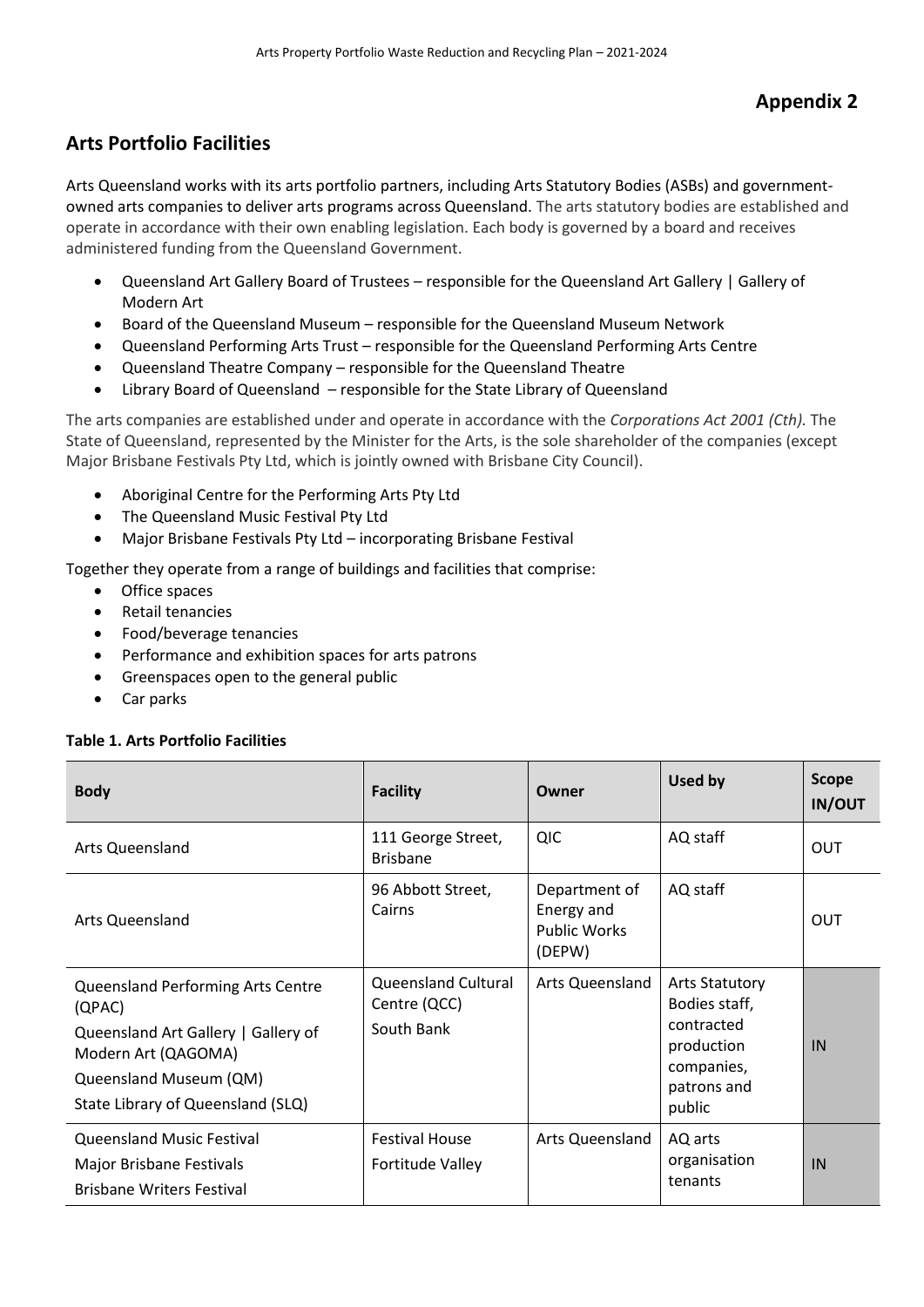| Aboriginal Centre for the Performing<br>Arts<br>Artour<br>Ausdance<br><b>Blak Dance</b><br><b>Carbon Creative</b><br><b>Circa Contemporary Circus</b><br>Creative Partnerships Australia<br>Australasian Dance Collective<br><b>Flying Arts</b><br>Institute of Modern Art<br>Musica Viva<br>(Retail space under refurbishment) | Judith Wright Arts<br>Centre<br>Fortitude Valley            | <b>Arts Queensland</b>                                        | AQ arts<br>organisation<br>tenants, patrons<br>and public | IN  |
|---------------------------------------------------------------------------------------------------------------------------------------------------------------------------------------------------------------------------------------------------------------------------------------------------------------------------------|-------------------------------------------------------------|---------------------------------------------------------------|-----------------------------------------------------------|-----|
| Northsite (Kick Arts)<br><b>JUTE (Just Us Theatre Company)</b><br>Miriki<br>Pryce Centre for the Culture and Arts<br>Minjil<br>(Retail space yet be leased)                                                                                                                                                                     | Bulimba-Ja<br>Cairns                                        | Department of<br>Housing and<br><b>Public Works</b><br>(DHPW) | AQ arts<br>organisation<br>tenants, patrons<br>and public | OUT |
| The Workshops Rail Museum<br>(part of the Queensland Museums<br>Network)                                                                                                                                                                                                                                                        | The Workshops Rail<br>Museum, Ipswich                       | Queensland<br>Museum                                          | ASB, patrons and<br>public                                | OUT |
| Cobb + Co Museum<br>(part of the Queensland Museums<br>Network)                                                                                                                                                                                                                                                                 | Cobb + Co Museum,<br>Toowoomba                              | Queensland<br>Museum                                          | ASB, patrons and<br>public                                | OUT |
| Museum of Tropical Queensland<br>(part of the Queensland Museums<br>Network)                                                                                                                                                                                                                                                    | <b>Museum of Tropical</b><br>Queensland,<br>Townsville      | Queensland<br>Museum                                          | ASB, patrons and<br>public                                | OUT |
| Queensland Theatre (QT)                                                                                                                                                                                                                                                                                                         | Bille Brown Theatre,<br>78 Montague Road,<br>South Brisbane | Department of<br>Housing and<br><b>Public Works</b><br>(DHPW) | QT staff and<br>patrons                                   | OUT |
| Queensland Ballet (QB)                                                                                                                                                                                                                                                                                                          | <b>Thomas Dixon</b><br>Centre, West End                     | Department of<br>Housing and<br><b>Public Works</b><br>(DHPW) | QB staff and<br>patrons                                   | OUT |
| Opera Queensland (OQ)                                                                                                                                                                                                                                                                                                           | 140 Grey Street,<br>South Brisbane                          | Griffith<br>University                                        | OQ staff                                                  | OUT |
| Queensland Symphony Orchestra (QSO)                                                                                                                                                                                                                                                                                             | ABC Building, 114<br>Grey Street South<br><b>Brisbane</b>   | Australian<br><b>Broadcasting</b><br>Corporation              | QSO staff                                                 | OUT |

The Arts Statutory Bodies also operate a number of 'off-site' storage facilities at locations including Hendra and Carseldine, housing parts of the state's collection and other materials and are not detailed in the table above.